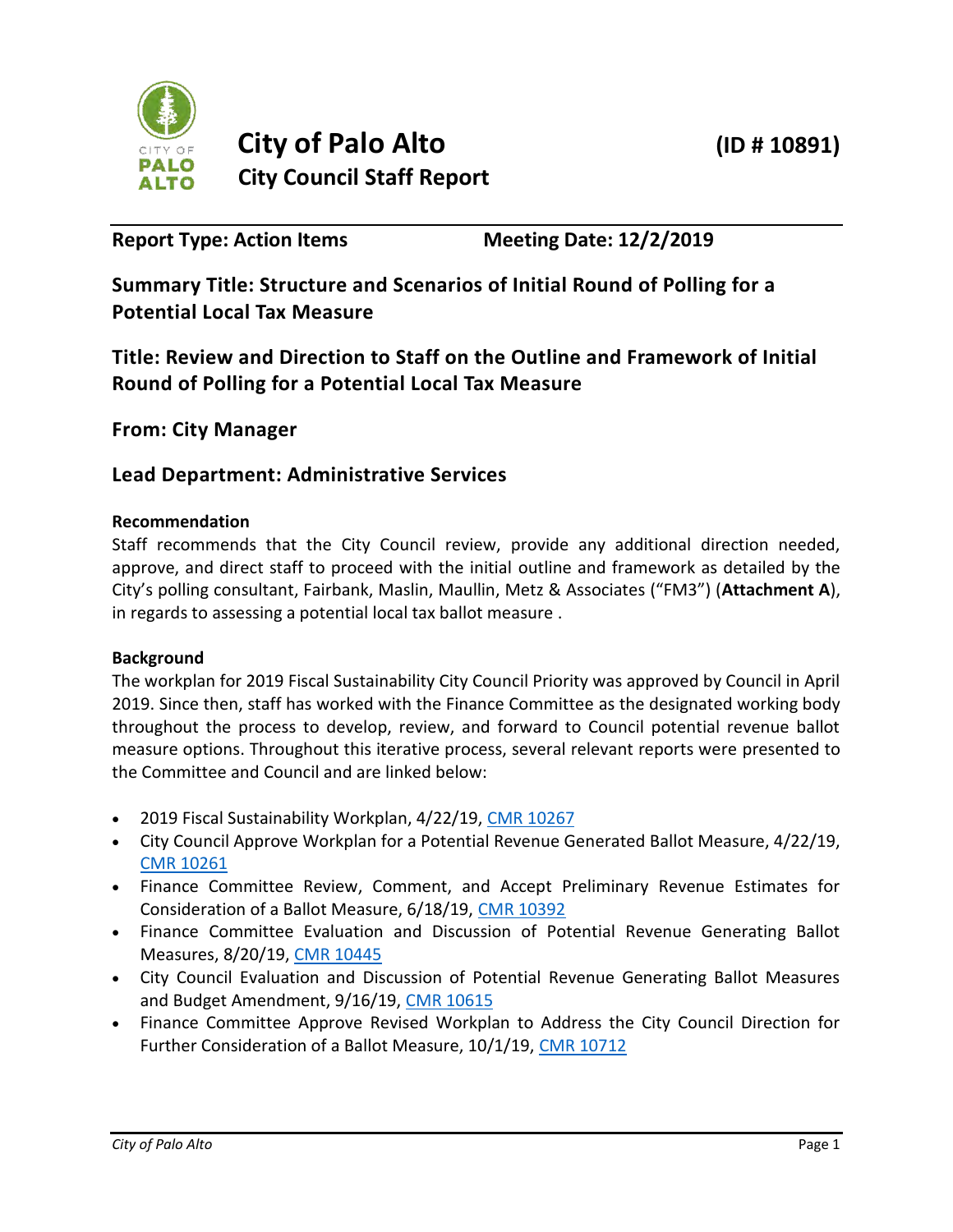- Finance Committee Consideration of a Revenue Generating Ballot Measure and Potential Recommendation to City Council to Approve Framework and Direct Staff to Proceed with Stakeholder Outreach and Initial Polling, 10/15/19, [CMR 10743](https://www.cityofpaloalto.org/civicax/filebank/documents/73637)
- City Council Consideration of a Revenue Generating Ballot Measure Including Review and Approval of Stakeholder Outreach and Initial Polling Framework and Contracts, 11/4/2019, [CMR 10792](https://www.cityofpaloalto.org/civicax/filebank/documents/73803)

## **Discussion**

The City has engaged with FM3 to conduct public opinion research for a potential local tax ballot measure. The City Council approved the drafted workplan for polling and outreach activities which includes two rounds of polling – an initial round to be completed in December/January and a refined round to be completed in the spring.

The outline and framework for the initial poll is detailed in **Attachment A** of this staff report. With Council's approval of the outline and framework, it is expected that the poll will be conducted in December and the findings reported to the City Council in late January/early February 2020. A second, more refined survey will be conducted (expected to be completed in spring 2020) that will be based on more fully developed specific models for a potential local tax measure, using analysis and data collected from the initial poll, stakeholder outreach efforts, and additional analysis of potential tax structures.

### **Stakeholder Engagement**

The framework and approach for polling and outreach was presented to the Finance Committee in October 2019 and the City Council in November 2019 [\(CMR 10792\)](https://www.cityofpaloalto.org/civicax/filebank/documents/73803). Based on these discussions and direction to staff, staff have developed this framework to meet the requested polling information with the City's consultants, FM3 (polling) and Terris Barnes Walters Boigon Heath Inc. (TBWB - stakeholder outreach).

#### **Resource Impact**

The cost to develop and conduct this initial survey was approved in the November 4, 2019 staff report[, CMR 10792.](https://www.cityofpaloalto.org/civicax/filebank/documents/73803)

#### **Policy Implications**

This recommendation aligns with existing City policy and City Council direction as part of the 2019 Fiscal Sustainability workplan.

#### **Environmental Review**

The approval of the polling outline and framework for a potential revenue generating ballot measure is not an action subject to environment review under the California Environmental Quality Act.

#### **Attachments:**

• Attachment A: Palo Alto Ballot Measure Exploratory Survey Outline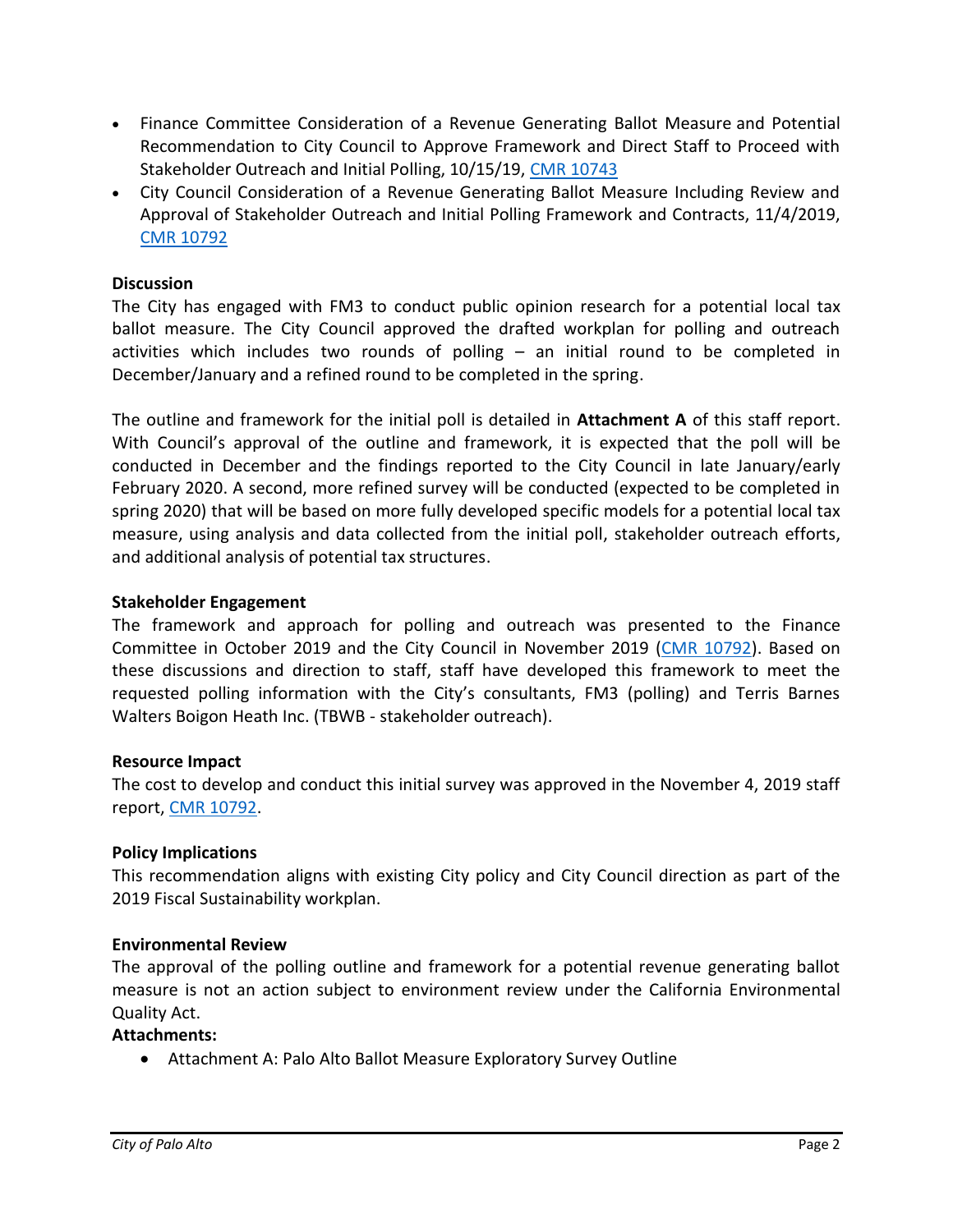

| ΤO          | City of Palo Alto Staff and Council                  |
|-------------|------------------------------------------------------|
| <b>FROM</b> | Dave Metz and Miranda Everitt<br><b>FM3 Research</b> |
| RF:         | <b>Ballot Measure Survey Outline</b>                 |
| DATE        | November 26, 2019                                    |

This memo outlines our recommended approach for the Palo Alto ballot measure structure survey, anticipating a potential business tax measure in November 2020. This survey is structured to update baseline attitudes about City government and issues of concern by re-asking about those topics in the same we have in prior years. It then moves into ballot measure design: asking about general support for additional revenue, then about potential mechanisms, project priorities for new funding, and preferences on measure structure. For mechanisms and structure questions, voters will hear brief pro/con statements as well.

- Survey introduction
- Cell or landline, safety check
- Right direction/wrong track (tracking to prior years)
- Job rating Palo Alto city government (tracking to prior years)
- Approval rating on specific aspects of City management (tracking most to prior years)
	- Maintaining infrastructure
	- Managing budget/finances
	- Using tax dollars efficiently
	- Transportation
- Need for additional funding (tracking to prior years)
- Need for additional funding to maintain and improve infrastructure (tracking to prior years)
- Problem seriousness battery (tracking most to prior years)
	- Parking
	- Housing costs
	- Waste and inefficiency in local government
	- Condition of the local economy
	- Crime
	- Homelessness
	- Traffic
	- Growth and development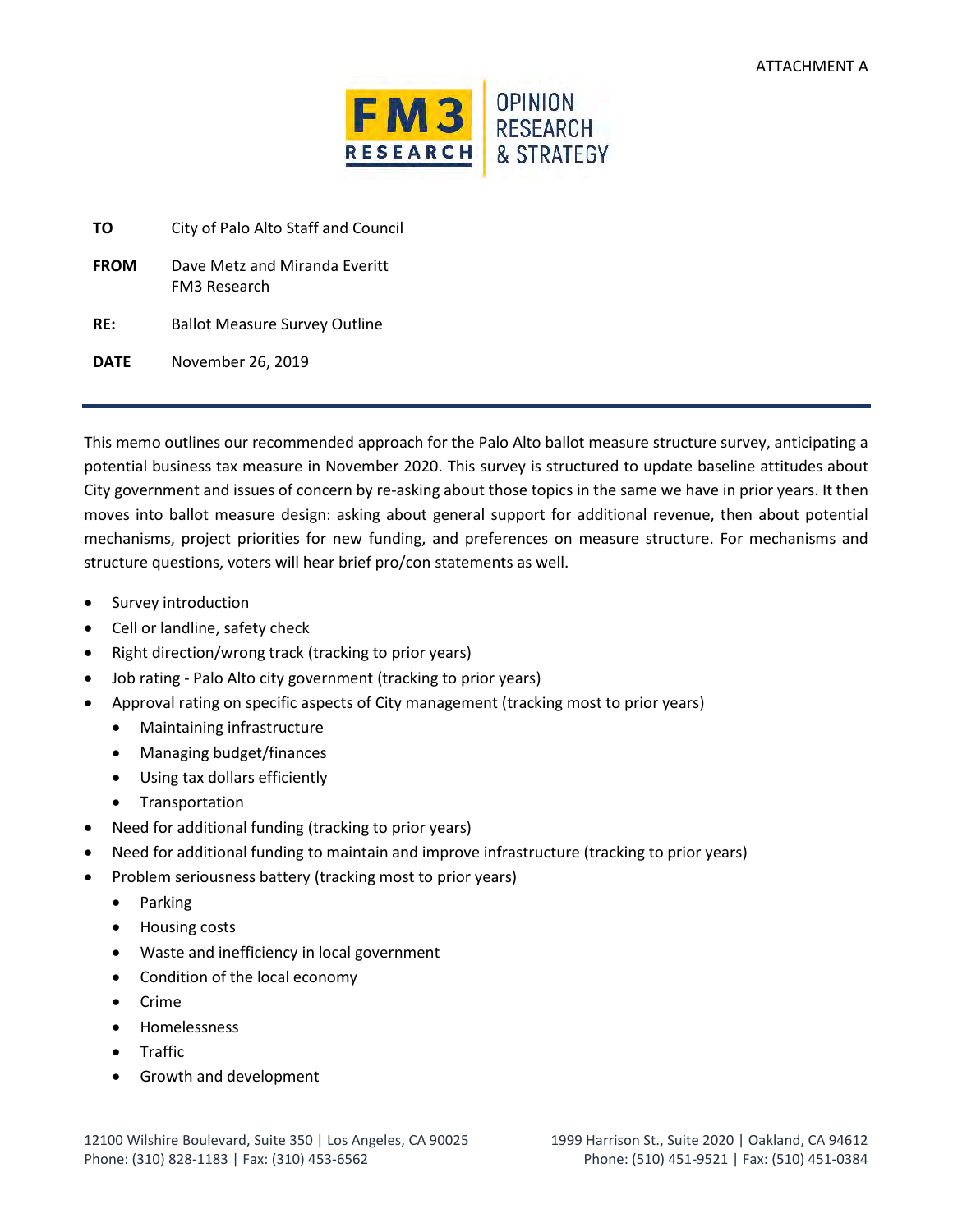

- Local tax rates
- Changing character of the community
- Power shutoffs
- Airplane noise
- Caltrain rail crossings
- General support for or opposition to a business tax
- Open-ended question on reason for support/opposition
- Importance of potential projects/priorities, with variations in wording (tracking many to prior years)
	- Infrastructure
	- Streets/roads
	- Traffic congestion
	- Access for people with disabilities
	- Sidewalks
	- Potholes
	- Affordable housing
	- Park/rec facilities
	- Emergency communications
	- Disaster preparedness
	- Community centers
	- Storm drains
	- Caltrain rail crossings
- Support for or opposition to business tax mechanisms
	- Square footage
	- Number of employees
	- Payroll
- Forced-choice preference: special-purpose or general-purpose
- Pro/con on the choice and re-vote
- Support for or opposition to specific special-purpose measures
	- Housing
	- Transportation
	- Public safety
	- Infrastructure/quality of life
- Forced choice on which of those four is the top priority
- Forced choice preference: flat tax or tiered rates
- Pro/con on the choice and re-vote
- Forced choice preference: rates comparable to nearby cities, or lower
- Pro/con on the choice and re-vote
- Exemptions